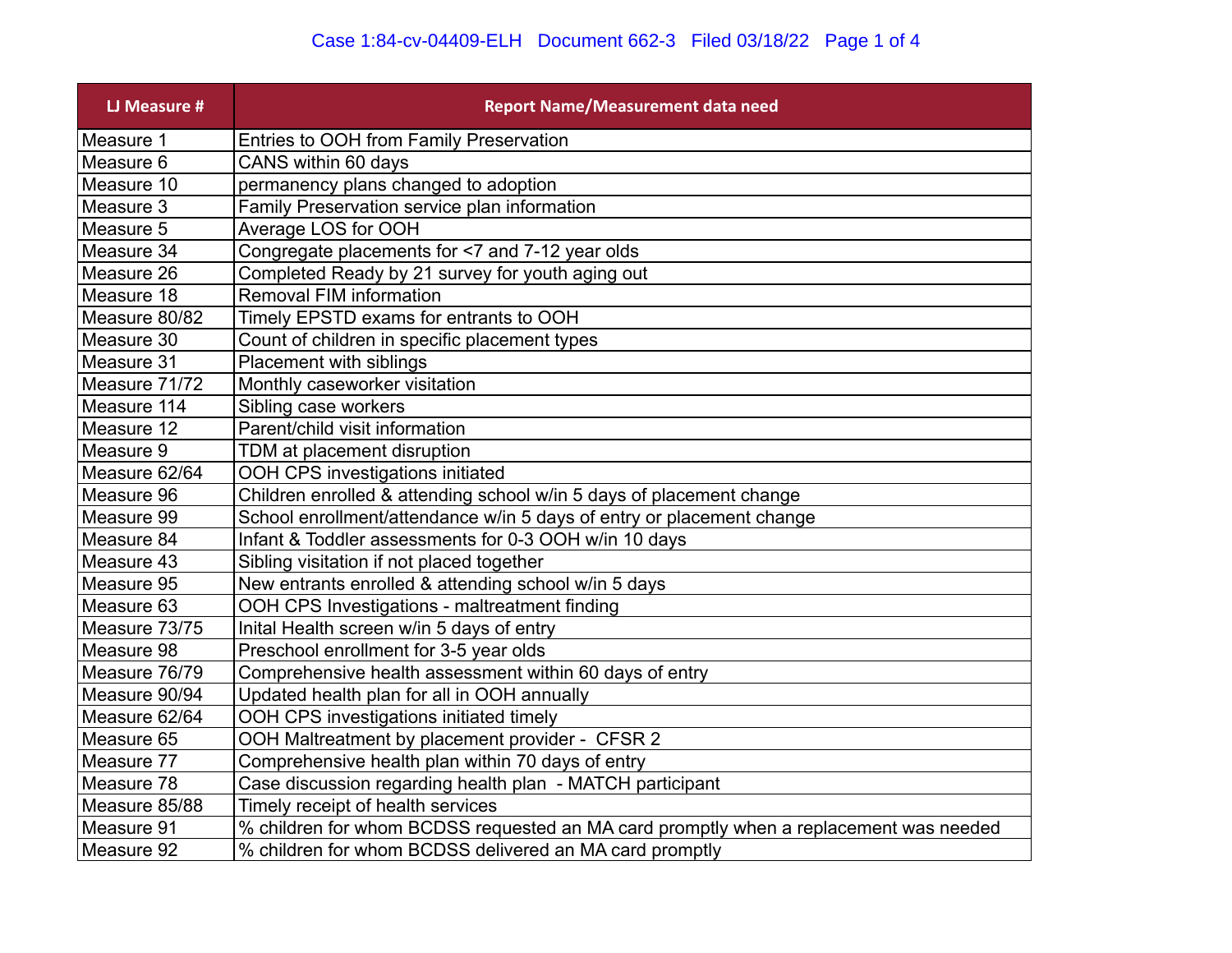| Measure 74      | % children received appropriate follow-up after initial health screen |
|-----------------|-----------------------------------------------------------------------|
| Measure 11      | LOS >24+m, FIM case review meetings                                   |
| Measure 112/115 | Case-carrying staff caseload ratios                                   |
| Measure 113/116 | Supervisor ratios for case carrying teams                             |
| Measure 17      | FIM participation for >11 OOH                                         |
| Measure 19      | Family participation in FIMS for OOH                                  |
| Measure 20      | FIMs occurance intervals - critical decision points                   |
| Measure 21      | Initial Case plan dates                                               |
| Measure 22      | Case plan completion dates (every 6 mths)                             |
| Measure 24      | All case plans completed timely                                       |
| Measure 25/29   | ILP for 14+ OOH youth                                                 |
| Measure 32      | Step down plans for congregate care youth                             |
| Measure 35/36   | Verification of congregate placements for <7 and 7-12 year olds       |
| Measure 37      | Count of placement beds by provider categories                        |
| Measure 38      | BCLDSS emergency foster home providers                                |
| Measure 45/48   | Kinship providers notified of licensure options                       |
| Measure 53      | Resource home approval/denials w/in 120 days                          |
| Measure 54      | Resource provider trainings                                           |
| Measure 55      | Resource providers closure reasons                                    |
| Measure 56/57   | Resource and kinship providers - legal requirements met?              |
| Measure 58      | Resource providers approval & reconsiderations timely                 |
| Measure 59/60   | Providers receipt of Child Placement Info form                        |
| Measure 61      | <b>Critical Incident Reports</b>                                      |
| Measure 81/83   | Timely EPSTD exams for OOH youth                                      |
| Measure 89/93   | Health passport delivery for new placements                           |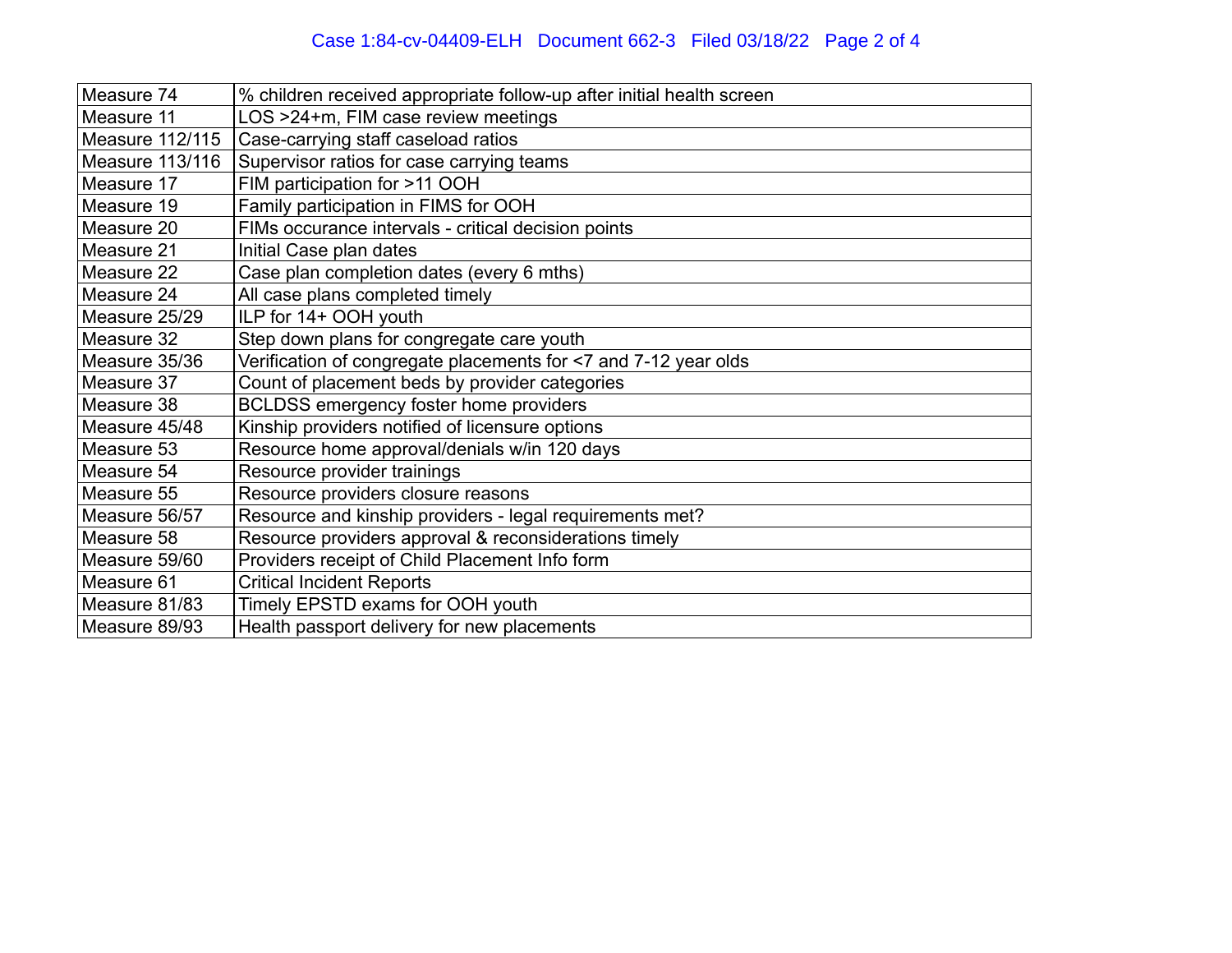| <b>Status/Estimated</b> |
|-------------------------|
| <b>Production Date</b>  |
| In Production           |
| Production<br>ln.       |
| Production<br>ln        |
| Production<br>In        |
| In<br>Production        |
| In<br>Production        |
| In<br>Production        |
| In<br>Production        |
| Production<br>In        |
| In Production           |
| 10/29/2021              |
| 10/29/2021              |
| 10/29/2021              |
| 10/29/2021              |
| 10/29/2021              |
| 10/29/2021              |
| 10/29/2021              |
| 10/29/2021              |
| 11/30/2021              |
| 11/30/2021              |
| 11/30/2021              |
| 11/30/2021              |
| 11/30/2021              |
| 11/30/2021              |
| 11/30/2021              |
| 11/30/2021              |
| 11/30/2021              |
| 11/30/2021              |
| 11/30/2021              |
| 11/30/2021              |
| 11/30/2021              |
| 11/30/2021              |
| 11/30/2021              |